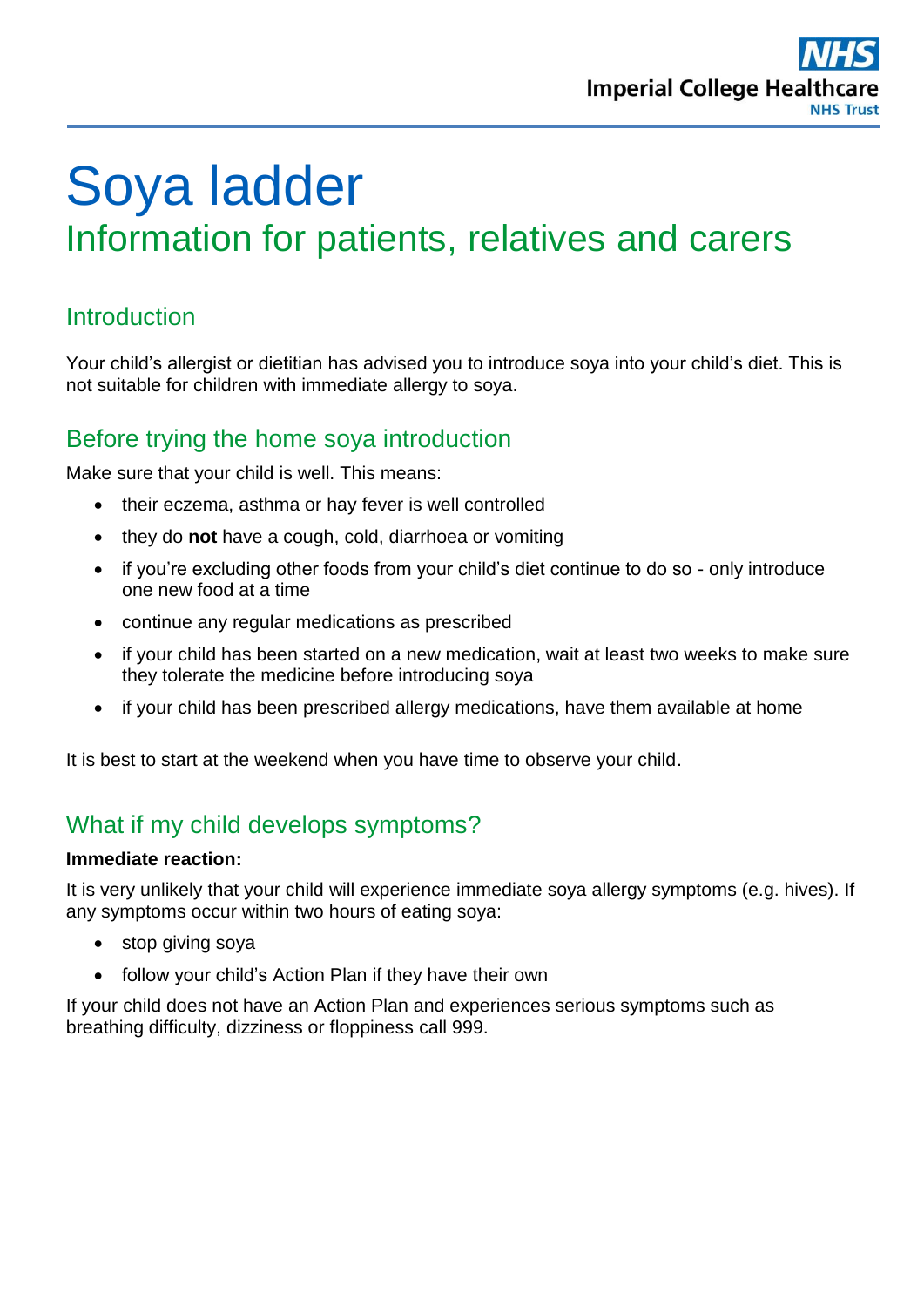#### **Delayed reaction:**

- this can include worsening of eczema, tummy discomfort, constipation or loose stools (poo)
- it can happen between two hours and up to three days after introducing the new food, or trying a higher step on the ladder
- however, the above symptoms can also occur for lots of other reasons: e.g. catching a cold virus or a tummy bug, being stressed/anxious because of exams or not sleeping well. So, if your child develops delayed symptoms and their symptoms are mild, stop giving soya for three to five days, until they have recovered, and then try the same step again
- if symptoms are significant, very distressing or have occurred on two attempts at the same step, and there are no other obvious reasons for this, go back and continue at the previously well-tolerated step. You can try the next step again in three months' time. If significant symptoms occurred after step 1, stop and continue avoiding soya altogether.

## How to introduce soya following the soya ladder

| <b>Steps</b> | Take 3-7 days for<br>each step                                                                                                                                | You can give one of the following<br>foods or choose a different<br>option. Always check the label                                                                                                                                                                    | If excluding milk, egg, wheat or<br>nuts. You can give one of the<br>following foods or choose a<br>different option. Always check the<br>label                                                                                                                         |
|--------------|---------------------------------------------------------------------------------------------------------------------------------------------------------------|-----------------------------------------------------------------------------------------------------------------------------------------------------------------------------------------------------------------------------------------------------------------------|-------------------------------------------------------------------------------------------------------------------------------------------------------------------------------------------------------------------------------------------------------------------------|
| Step 1       | If tolerating soya<br>lecithin go to step<br>2.<br>If not tolerating<br>soya lecithin give<br>one portion of a<br>food containing<br>soya lecithin per<br>day | Milkshake made with<br>chocolate Nesquik <sup>®</sup><br>Pom-Bear <sup>®</sup> crisps<br>Sunbites <sup>®</sup> Crackers<br>Walkers <sup>®</sup> crispy crackers<br>$\bullet$<br>Cadbury's <sup>®</sup> mini animal<br><b>biscuits</b><br>Dairy free chocolate buttons | Chocolate Nesquik®<br>$\bullet$<br>milkshake made with milk<br>alternative<br>Pom-Bear <sup>®</sup> crisps<br>$\bullet$<br>Dairy free chocolate buttons<br>$\bullet$<br>Nairns gluten free chocolate<br>biscuit (may contain milk<br>label disclaimer)                  |
| Step 2       | Give baked food<br>containing soya<br>flour once a day                                                                                                        | 1/4 slice bread (e.g.<br>$\bullet$<br>Kingsmill <sup>®</sup> , Warburtons <sup>®</sup> ,<br>$Hovis^{\circledR})$<br>1/2 Free From Rich Tea or<br>Digestive biscuit e.g.<br>Sainsbury's, Asda (may<br>contain nuts label<br>disclaimer)                                | 1 Schar Gluten Free Cream<br>$\bullet$<br>Cracker<br>1/4 Schar Gluten Free White<br>Roll<br>1/4 slice Schar Gluten Free<br><b>Bread</b><br>$\frac{1}{2}$ Free From Rich Tea or<br>Digestive biscuit e.g.<br>Sainsbury's, Asda (may<br>contain nuts label<br>disclaimer) |
| Step 3       | Increase the<br>amount of baked<br>soya                                                                                                                       | Double the portions from step 2 daily until your child is eating a full portion.<br>A portion is the amount your child can eat. It will vary depending upon their<br>age and appetite.                                                                                |                                                                                                                                                                                                                                                                         |

**Please follow the advice in this table:**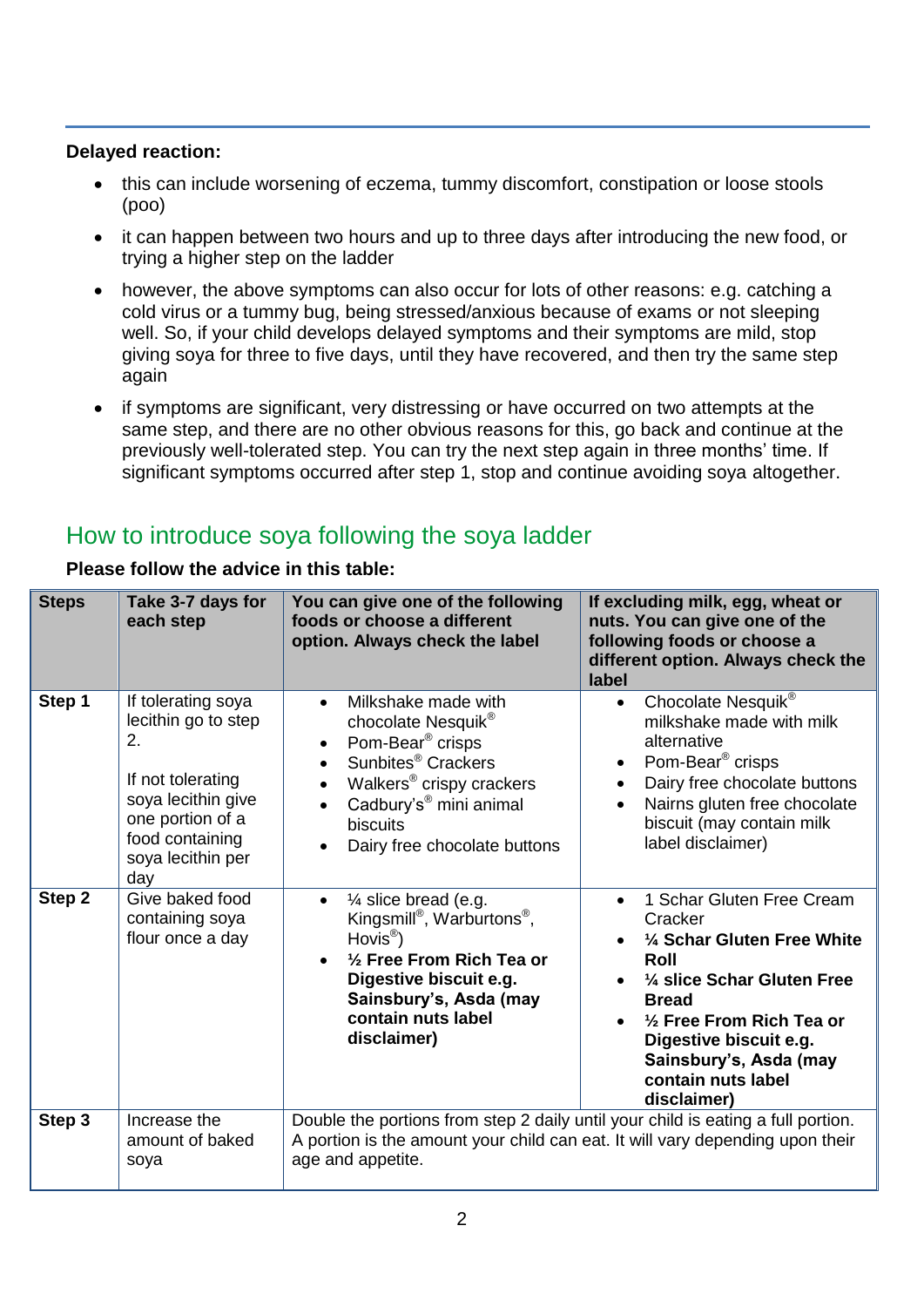| Step 4 | Give whole soya<br>food once a day               | 2 heaped teaspoons of soya<br>yoghurt, soya dessert or soya<br>custard<br>10g soya cheese<br>10g tofu<br>1/ <sub>2</sub> level teaspoon Wowbutter<br>$\bullet$<br>Creamy Nut Free Butter <sup>®</sup> | 2 heaped teaspoons custard<br>- use Bird's <sup>®</sup> custard powder<br>made up with soya milk<br>2 heaped teaspoons of soya<br>yoghurt (Alpro <sup>®</sup> may contain<br>nuts label)<br>10g soya cheese<br>10g tofu<br>1/ <sub>2</sub> level teaspoon Wowbutter |
|--------|--------------------------------------------------|-------------------------------------------------------------------------------------------------------------------------------------------------------------------------------------------------------|---------------------------------------------------------------------------------------------------------------------------------------------------------------------------------------------------------------------------------------------------------------------|
| Step 5 | Increase the<br>amount of whole<br>soya          | Double the portions from step 4 daily until eating a full portion                                                                                                                                     |                                                                                                                                                                                                                                                                     |
| Step 6 | If adding soya milk<br>proceed with this<br>step | Give 50ml soya milk and increase by 50ml a day until your child is drinking<br>their usual milk volume. It can be mixed with their usual milk                                                         |                                                                                                                                                                                                                                                                     |

#### **If tolerating full portions of soya for 7 days your child should be able to include soya freely in their diet.**

## Contact details

If you have any questions, please contact our paediatric dietitians on 020 3312 1127. Please note that this number is not for urgent healthcare queries. For urgent queries, contact 999 (for emergencies), 111 (for non-emergencies) or your GP as appropriate.

#### How do I make a comment about my visit?

We aim to provide the best possible service and staff will be happy to answer any of the questions you may have. If you have any **suggestions** or **comments** about your visit, please either speak to a member of staff or contact the patient advice and liaison service (**PALS**) on **020 3313 0088** (Charing Cross, Hammersmith and Queen Charlotte's & Chelsea hospitals), or **020 3312 7777** (St Mary's and Western Eye hospitals). You can also email PALS at [imperial.pals@nhs.net](mailto:imperial.pals@nhs.net) The PALS team will listen to your concerns, suggestions or queries and is often able to help solve problems on your behalf.

Alternatively, you may wish to complain by contacting our complaints department:

Complaints department, fourth floor, Salton House, St Mary's Hospital, Praed Street London W2 1NY

Email: [ICHC-tr.Complaints@nhs.net](mailto:ICHC-tr.Complaints@nhs.net)

Telephone: **020 3312 1337 / 1349**